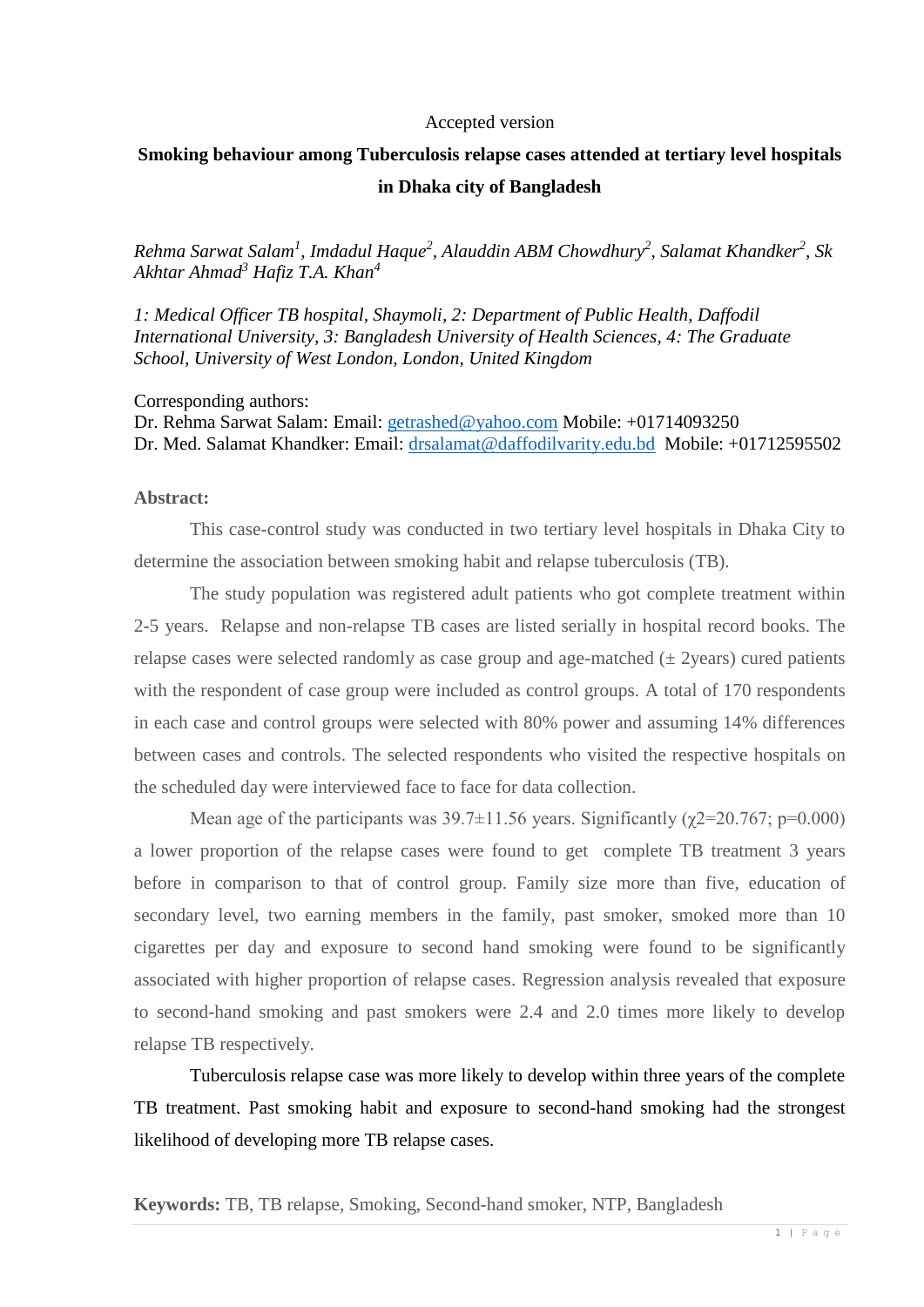#### **Introduction**

Tuberculosis (TB) is a major public health problem in the world. In 2014, among 100,000 people, 133 were estimated to be contracted TB [1]. Bangladesh ranks sixth among the high TB burden countries [2, 3, 4]. Annual incidence and prevalence of TB for all cases in Bangladesh was 225 and 411 per 100,000 populations respectively [5]. WHO categorized smoking as a high burden for tuberculosis and reported that the burden of smoking among patients with tuberculosis was poorly defined [1]. Study findings revealed that people who smoked had approximately twice the risk of both Mycobacterium tuberculosis infection and active tuberculosis [6]. A recent systematic review and meta-analysis of 24 published studies showed that individuals who smoked had a 73% increased risk of becoming infected with tuberculosis and were more than twice as likely to develop active tuberculosis than those who did not smoke. This review further revealed that smokers were 40 to 60 per cent more likely than non-smokers to develop tuberculosis after being infected with TB bacteria. Smoking could decrease immune response or damage the function of cilia in the airways and increase the risk for TB [7]. Smoking also increases the risk of relapses even after successful treatment of tuberculosis [8].

The Government of Bangladesh has prioritized to eliminate Tuberculosis [9]. Smoking is a modifiable exposure, therefore, in Bangladesh highlighting smoking as a risk factor for TB may have greater resonance. Very few published studies could address about how smoking behaviour or smoking cessation influenced the outcome of tuberculosis [10]. This study aimed to examine the extent of the risk of smoking behaviour among TB cases in selected tertiary level hospitals of Dhaka City in Bangladesh.

#### **Methodology**

This was a case-control study conducted among the TB-relapse and non-relapse (cured) cases who got complete TB treatment from the National Institute of Diseases of the Chest and Hospital (NIDCH) and TB Hospital in Dhaka, Bangladesh. These two hospitals have specialized facilities. A major proportion of the TB patients in the country are handled by them. These hospitals maintain patient's registration books and keep records of the relapse and cured TB cases serially. The study population was the registered adults (>18 years) TB patients who got complete treatment within 2 to 5 years from the respective hospitals. The registered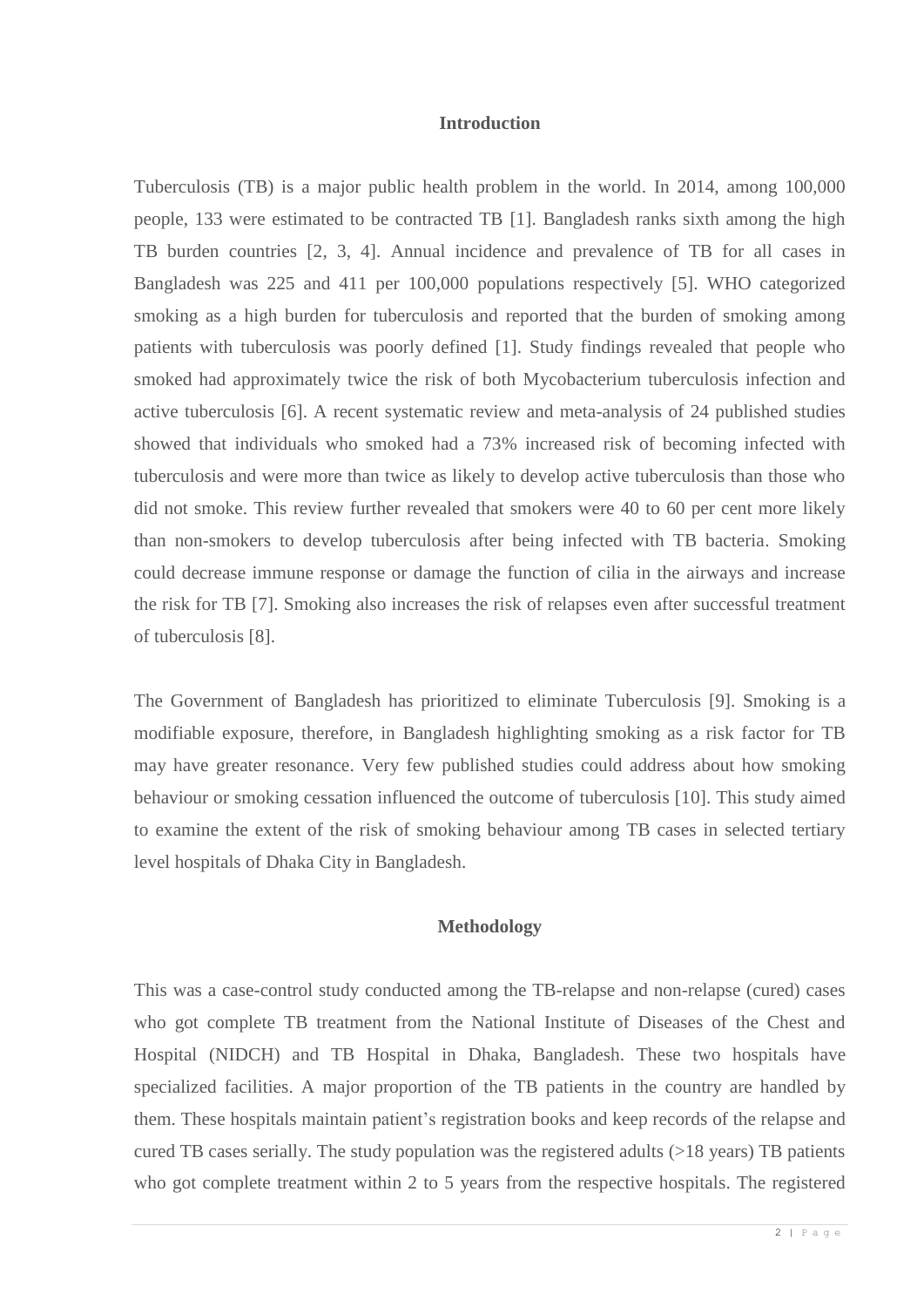relapse case was selected as the participants of the case group and who were registered as cured (non-relapse) were selected as the participants of the control group.

The study sample size was calculated by using the formula:  $n=z21-\infty/2$  (P<sub>1</sub> (1-P<sub>1</sub>) +P<sub>2</sub> (1-P<sub>2</sub>)/d<sup>2</sup>, where  $z = 1.96$ ; d= acceptable level of error=10;  $P_1$  and  $P_2$  =anticipated population of adverse effect of smoking. By using Epi sample size calculator a sample of 170 cases and 170 controls were determined at 5% level of significance and 80% power of the test, where the anticipated prevalence of smoking with no recurrence or recurrence of relapse 23.2% and 37.2% respectively.

A total of 2664 TB patients (>18 years) were recorded in the registration books of both the hospitals within 2 to 5 years, of them 205 were relapse cases and other were non-relapse cases. From the list, 170 relapse cases were selected randomly as the respondents of case group while age-matched  $(\pm 2)$ years) participants with the respondent of the case group from nearest serial were included in the control group. The selected participants who could not attend or did not give consent to participate in the study were replaced with the individual from the nearest serial of the registration books. Ultimately 340 respondents (170 case and 170 control) who visited the respective hospitals on the scheduled day were interviewed face to face for collection of data. Ethical issues of the study were reviewed and approved by the Research Ethics Committee of Daffodil International University, Bangladesh.

### **Results**

The mean age of the respondents was  $39.8 \ (\pm 11.44)$  years and  $47.1\%$  of them belonged to 26-40 years age group. Age difference was not significant between case and control groups. Above 86% of the respondents were married. A higher proportion of them were from the case group (88.8%). About 57% and 25.3% of the respondents completed the secondary level of education and graduation respectively. Among the graduated 31.8% were from the control group and the difference was significant ( $\chi$ 2=7.705; p=0.021). About forty four percent (43.8%) of both the groups were service holder and the rest were business (38.2%) and unemployed (8.5%) (Table-1).

## **<<Table 1 about here>>**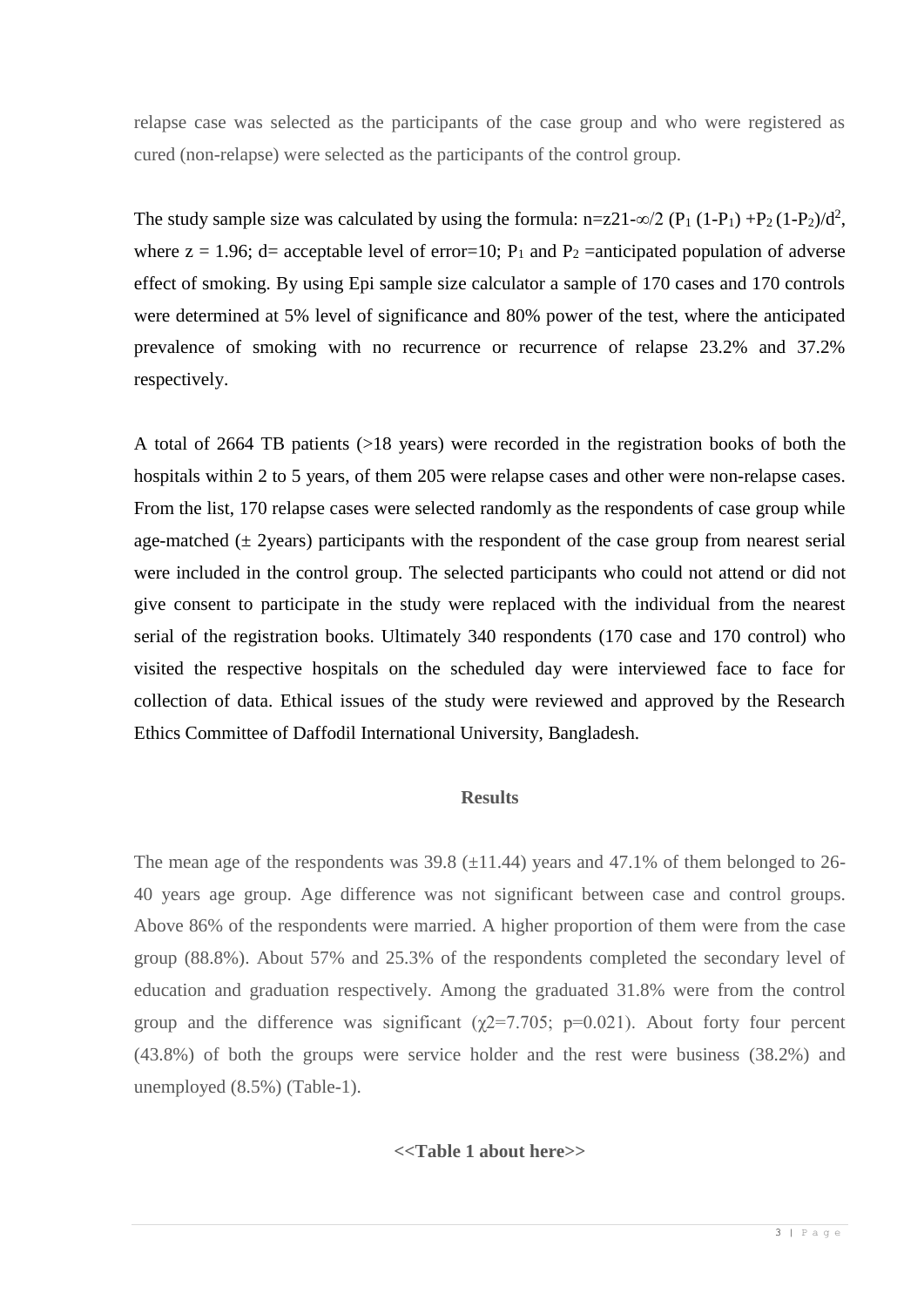Most of the respondents (68.5%) had family members up to 5 (Table-2). Significantly  $(\chi^2=4.923; \text{p}=0.026)$  a higher proportion (37.1% Vs. 25.9%) of relapse cases were found among the families with more than 5 members. More than half (53.5 %) of the respondents had one earning member in their family. However, a higher proportion of the case group respondents had two or more than two earning members and the difference was statistically significant ( $\gamma$ 2=3.831; p=0.050). Majority (52.6%) of the respondents had monthly family income up to Taka 25000. Majority of the respondents (55.0%) lived in a house having up to two living rooms and significantly ( $\chi^2$ =34.610; p=0.000) a higher proportion (61.8% vs. 28.2%) of the case group respondents lived in the house of more than two living rooms.

#### **<<Table 2 about here>>**

Almost two-thirds (65.3%) of the total respondents completed TB treatment 3 years before. Among them significantly ( $\chi$ 2=53.979; p=0.000) higher proportion of respondents were from case group (46.5%) in comparison to that of control group (22.9%) (Table -3). A few household members (3.5%) of the total respondents had been suffering from tuberculosis and significantly ( $\gamma$ 2=5.529; p=0.019) a higher proportion of them were from case group (5.9% Vs. 1.2%).

## **<<Table 3 about here>>**

Before diagnosis of TB 81.5% of the respondents had the habit of smoking and significantly  $(\gamma2=10.307; \text{p}=0.001)$  higher proportion of them were found in case group (88.2% Vs. 74.7%). (Table 4). A majority (52.3%) of the respondents smoked more than ten cigarettes per day. This was significantly ( $\chi$ 2=7.683; p=0.006) higher among the case groups (60.0%). The proportion of smoking for more than ten years was also found higher (44.7%) among the case group. Overall 9.1% of the respondents had the habit of smoking after treatment. Of the total respondents, 40.6% had a history of exposure to second-hand smoking in their home and the exposure was significantly higher (46.5%) ( $\chi$ 2=4.879; p=0.027) among case group.

### **<<Table 4 about here>>**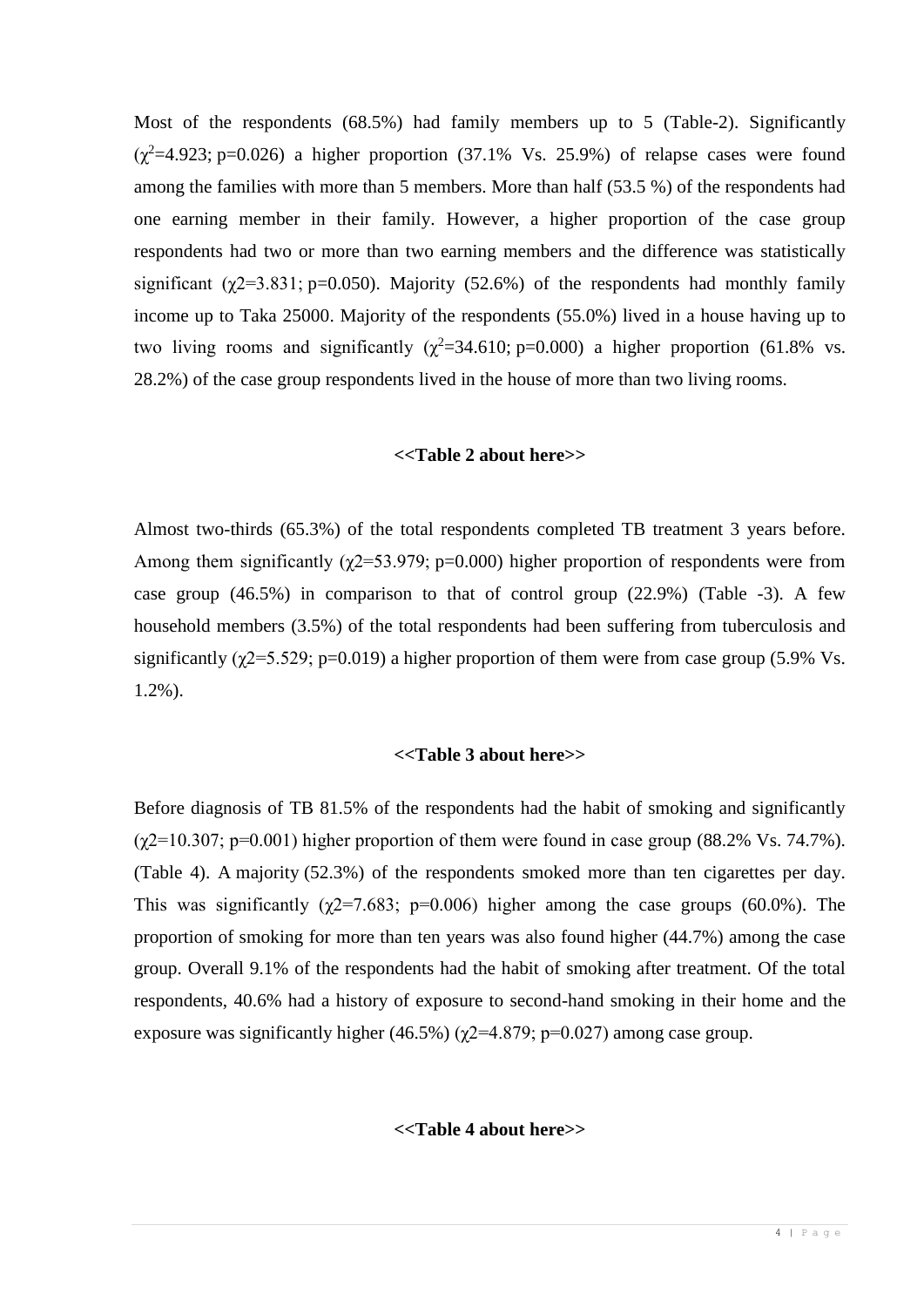The impact of educational status, family size, earning member, living room, past smoker, exposure to second-hand smoking and years after complete TB treatment on the likelihood of developing relapse tuberculosis was assessed by binary logistic regression analysis (table-5). The combined effects of all these predictors can significantly ( $\gamma$ 2=80.411; p=0.000) explain the occurrence of relapse tuberculosis of the participants. The participants who had exposure to second-hand smoking significantly  $(p=0.003)$  2.3 times more likely to develop relapse tuberculosis than those who had no history of exposure. Similarly, the participant who was a past smoker significantly (p=0.035) 2.0 times more likely to develop relapse tuberculosis than who was not a past smoker. On the other hand, a participant who had more than 2 living rooms significantly (p=0.000) 0.27 times less likely to develop relapse tuberculosis. The participants who got complete tuberculosis treatment more than 3 years before significantly (p=0.000) 0.25 times less likely to have relapse tuberculosis, inversely, a participant who got complete TB treatment within last 3 years, 4.0 times more likely to have relapse tuberculosis.

## **<<Table 5 about here>>**

To predict the occurrence of relapse tuberculosis and the number of sticks smoking daily, a second logistic regression (table-6) was performed among the past smoker participants, using the same predictors. The combined effect of the predictors was found to explain significantly  $(\chi$ 2=52.284; p=0.000) the status of occurrence of relapse tuberculosis of the participants. This analysis also revealed that participants having a history of exposure to second-hand smoking 2.4 times more likely to develop relapse tuberculosis than those who had no history of exposure to second-hand smoking. The participant of past smokers who had more than two living room and got complete tuberculosis treatment more than three years before significantly  $(p=0.001$  and  $p=0.000$  respectively) less likely to have relapse tuberculosis. However, no significant ability to predict the likelihood of developing relapse cases was revealed with the increased number of sticks (>10) smoking per day.

### **<<Table 6 about here>>**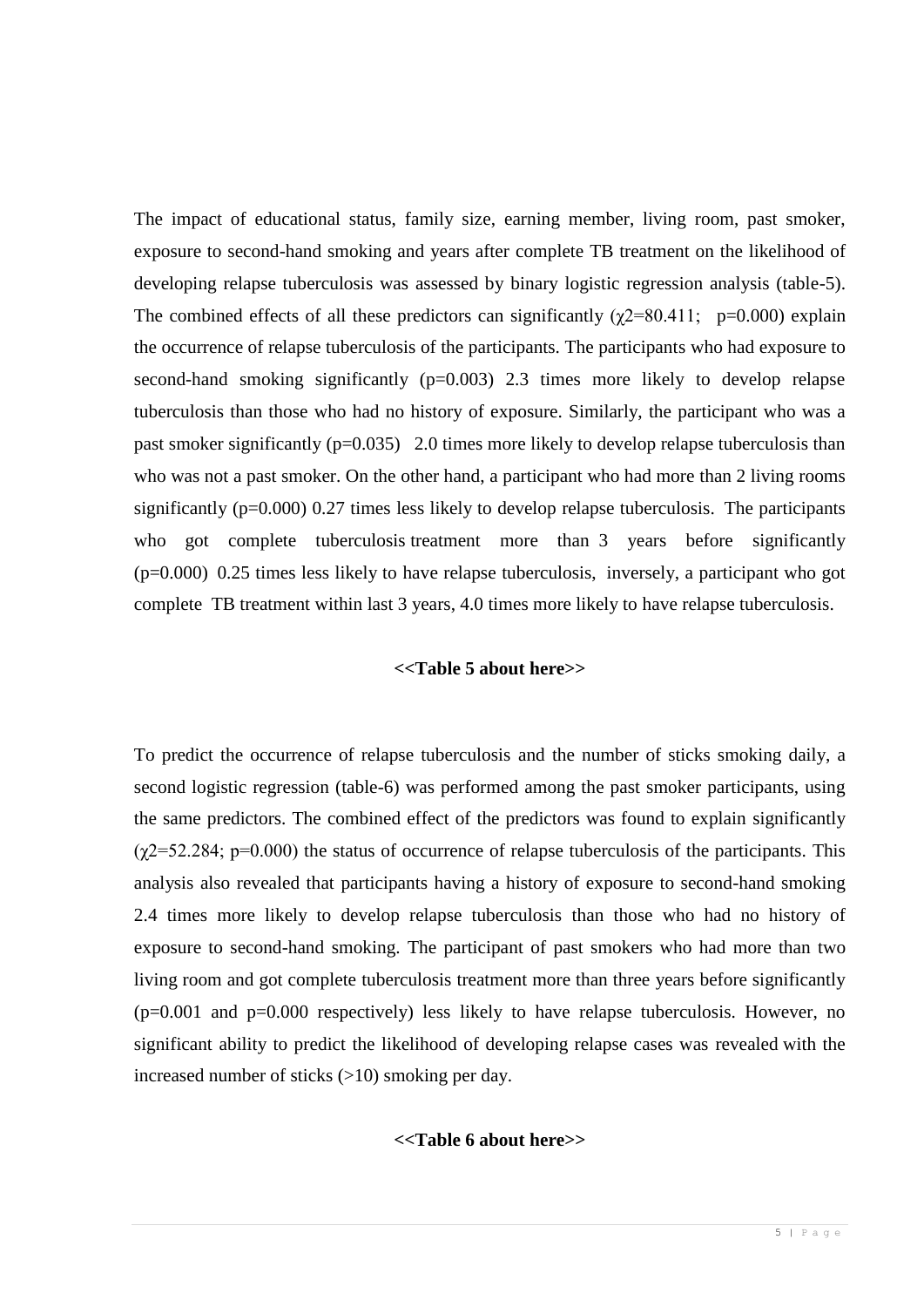#### **Discussion**

Recent WHO reports revealed the definitive evidence of increased risk of occurrence of TB, recurrent TB and negative response to the treatment of the TB by smoking [11]. Studies further revealed the increased risk of contracting TB by second-hand smoking, particularly among the children. Recurrent TB becoming an important public health challenge because of its increased MDR and high death rates [11, 12, 13, 14]. Bangladesh government has made good progress in reducing the occurrence of TB during last few decades. Yet TB is a major public health problem in the country. In 2016, about 223,921 cases of TB were reported. Of which 4.1% (9086) was reported to be the relapse cases. The overall TB case notification was 138/100.000 population and the TB mortality rate was 40/100,000 population. The incidence of MDR-TB was 5.3/100,000 population [15]. A study conducted in a tertiary level hospital in Bangladesh revealed that 56% of the MDR-TB cases were relapsed cases [14]. The current study was conducted among the TB relapse cases and non-relapse cases to assess the risk of smoking in developing relapse cases.

Majority of the respondents of this study were middle aged. The study identified the significant  $(p<0.05)$  inverse relationship between relapse cases and the higher educational level. It was also revealed that significantly ( $\chi$ 2=4.923; p=0.026) a higher proportion of the relapse cases lived in a bigger family (>5), had significantly more earning members ( $\geq$ 2) in the family and had more than 2 living rooms than that of control group. A study carried out elsewhere reported the association between the lower level of education, unemployment, low household income with the occurrence of TB [16]. This study revealed that the TB patients within 3 years of complete TB treatment and had family member suffered from TB significantly  $(\gamma2=20.767)$ ; p=0.000 and  $\gamma$ 2=5.529; p=0.019 respectively) a higher proportion of them suffered from relapse TB. Similarly, in a study, it was reported that most of the TB recurrences occurred within the first three years and patients at higher risk of recurrence who were living in neighbourhoods with high TB incidence or with a history of TB treatment[17].

Majority respondents of the current study were ex-smokers and significantly  $(\gamma2=10.307)$ ; p=0.001) a higher proportion of them belonged to case group. Though not significant a higher proportion (11.2%) of the relapse cases continued smoking after the completion of their previous TB treatment. A case control study revealed the association of cigarette smoking with TB infection [18]. Other studies revealed the association of smoking with both relapse TB and mortality from TB [19, 20]. A study on hazard ratio analysis reported that the smoking relapse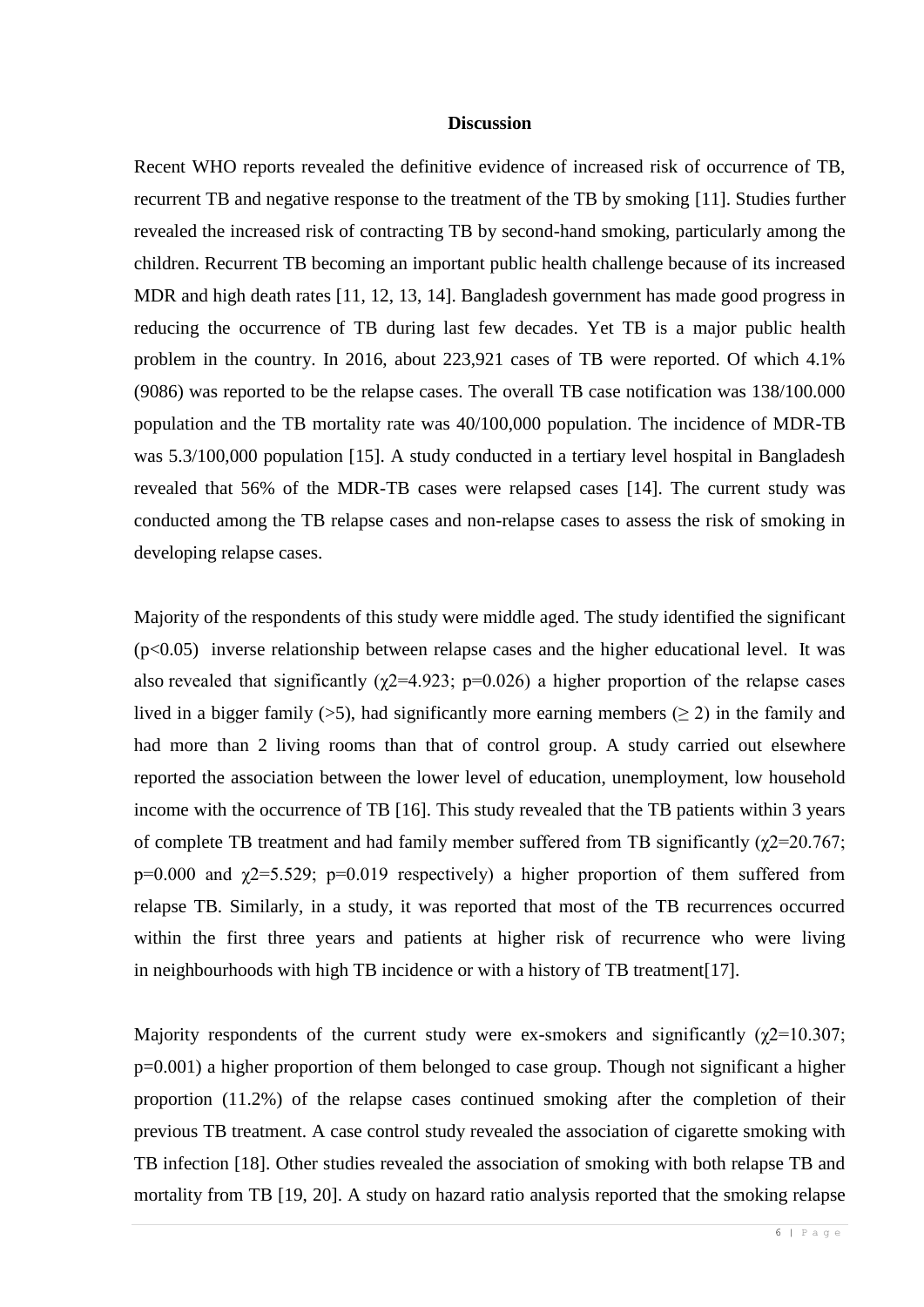case compared with that of higher education and previously treated patients were 3.48 time higher for less educated and 4.30 time higher for newly treated patients [21]. However, another study reported differently that the hazard ratio of occurrence of relapse TB was higher among the current smokers compared to the ex-smokers and never smokers [22]. In this study above 11% of the relapse cases were found to be a current smoker but not significantly different from control group participants. The current study further revealed that those who smoked more than 10 cigarettes per day they significantly suffered more from relapse TB, while the duration of the habit of smoking did not show any significant relationship with the relapse TB. Studies revealed that heavier smokers suffered more from increased risk of infection and increased mortality from TB [18, 19]. This study revealed a significant ( $\chi$ 2=4.897; p=0.027) association between exposure to second-hand smoking and increased occurrence of relapse TB. Similar to the current study; studies from elsewhere reported that both passive and active exposure to smoking had a significant association with tuberculosis infection [22, 23].

To assess the impact of educational status, family size, earning member, number of living room, past smoker, second hand smoking and years of complete treatment of previous tuberculosis among case and control gropus, binary logistic analysis was carried out. The combined effects of all these predictors could significantly ( $\chi$ 2=80.213; p=0.000) explain the occurrence of relapse cases. However, among these predictors, the participants who had two living rooms and TB treatment completed over 3 years independently had less (0.27 and 0.25 times) ability to predict likelihood developing of TB relapse cases. On the other hand, past smoker and exposure to second-hand smoking independently had the ability to predict the likelihood of developing more relapse cases. Among these predictors, the strongest predictor was the second-hand smoking followed by past smokers significantly (p=.003) 2.3 times and (p=.035) 2.0 times more likely to develop relapse tuberculosis respectively. Cigarette smoke increases the concentration of iron inside lung epithelial cell [24], has a harmful effect on lung function [25] and has significant association with TB infection [22, 23].

A second logistic regression was carried out using the same predictors to assess the ability of quantity of sticks smoking daily among the past smokers to predict the occurrence of relapse tuberculosis. The combined effect of the predictors to explain the occurrence of relapse tuberculosis among the past smokers was statistically significant  $(\chi$ 2=52.284; p=0.000). However, the regression analysis revealed that the number of sticks smoking per day had no significant ability to predict the likelihood of developing relapse cases. But the exposure to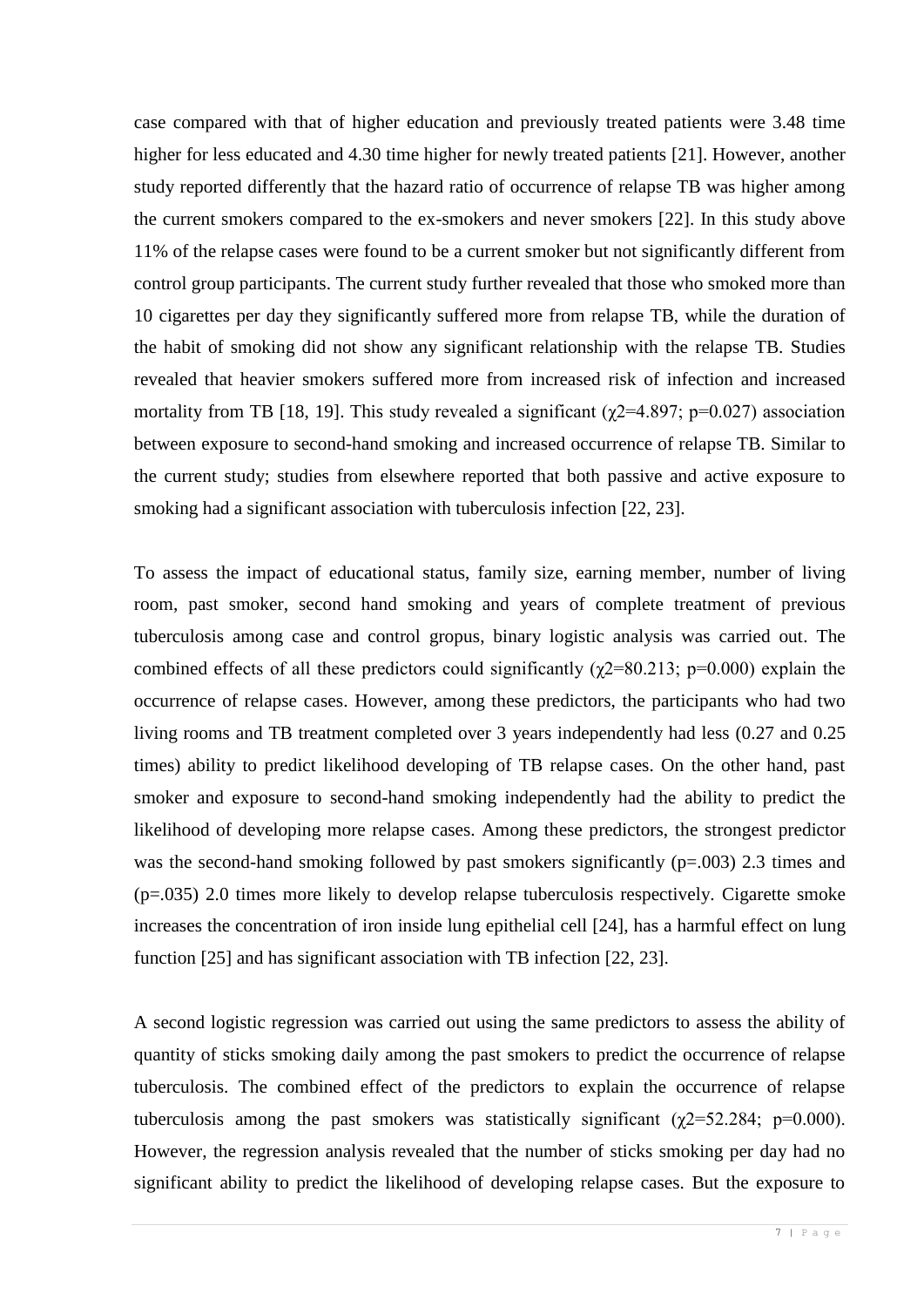second-hand smoking had the same strongest (2.4 times) ability as found among the total participants to predict the likelihood of developing relapse tuberculosis. After adjustment of the confounders, the predictors having two living rooms and completed TB treatment over three years independently 0.34 and 0.29 times respectively less likely to develop relapse tuberculosis among the smokers. Past study also revealed independent association of smoking with the occurrence of TB [26]. Another study reported that the number of TB relapse cases decreased with increase of the time interval from the first diagnosis of TB and the relapse rate decreased yearly as well [27]. Most episodes of recurrence TB occured in the first three years of previous diagnosis [17]. However, the current study revealed that after removing the effect of possible confounders, the past smoker and second-hand smoking both had the strongest ability to develop relapse tuberculosis.

## **Conclusion**

Tuberculosis relapse case was more likely to develop within three years than over three years of the complete TB treatment. Majority participants were the past smokers and one-tenth of them continued to smoking even after treatment of TB. Past smoking habit and exposure to second-hand smoking, independently had the strongest likelihood of developing more TB relapse cases.

**Funding:** This study was funded by the Bangladesh Center for Communication Programs (BCCP) in collaboration with the Institute for Global Tobacco Control (IGTC, USA, URL: [www.bangladesh-ccp.org/\)](http://www.bangladesh-ccp.org/). The study sponsor had no role in the in study design, data collection, analysis, interpretation, or writing of the report. The corresponding author had full access to all the data in the study and the final responsibility to submit for publication

#### **References:**

- 1. Global tuberculosis report 2014. Geneva: World Health Organization; 2014. Available from: [http://www.who.int/tb/publications/global\\_report/en/](http://www.who.int/tb/publications/global_report/en/) [Access in January. 2016).
- 2. Bulletin of the World Health Organization. 2007, 85 (10): 820-821. 10.2471/BLT.07.034797.]
- 3. WHO: [Global Adult Tobacco Survey](http://www.searo.who.int/tobacco/data/ban_gyts_report_2013.pdf?ua=1&ua=1) (GATS), Bangladesh 2017.<https://ntcc.gov.bd/>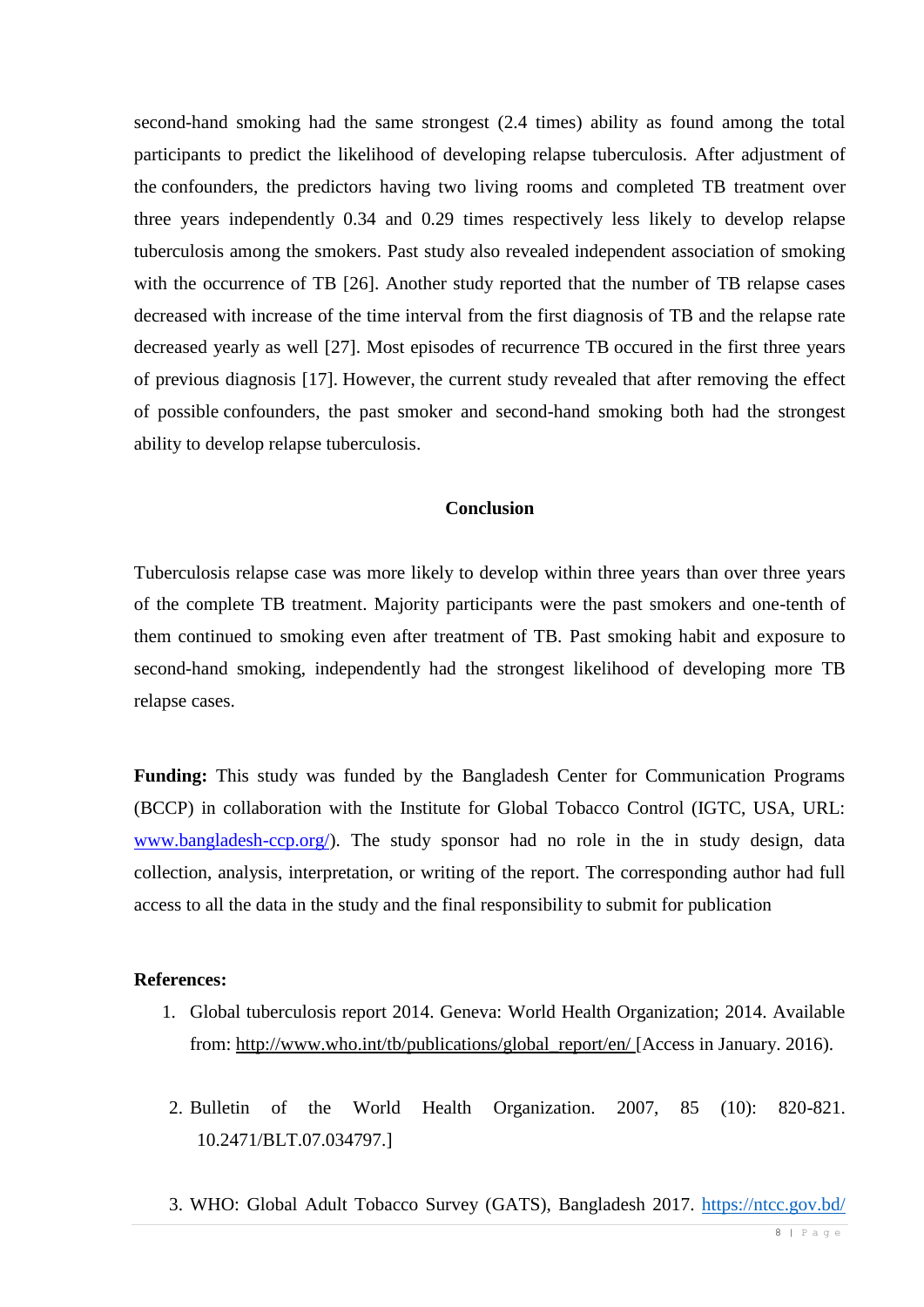(Access in July 2019).

- 4. [WHO Framework Convention on Tobacco Control: an overview.](http://www.who.int/fctc/WHO_FCTC_summary_January2015_EN.pdf?ua=1) <http://www.searo.who.int/bangladesh/tobacco-control/en/> (Access 28<sup>th</sup> July 2019)
- 5. National TB Control Programme DGHS, Bangladesh. Tuberculosis control in Bangladesh. Annual Report. Dhaka, 2014
- 6. Global Tuberculosis Report 2015, Geneva. [https://www.aidsdatahub.org/global](https://www.aidsdatahub.org/global-tuberculosis-report-2015-who-2015)[tuberculosis-report-2015-who-2015](https://www.aidsdatahub.org/global-tuberculosis-report-2015-who-2015) (Access August 2019).
- 7. Stephen J., Jay MD. Smoking and Risk of Tuberculosis: JAMA, Arch Intern Med. 2007167(18):2008. doi:10.1001/archinte.167.18.2008-a
- 8. d'Arc Lyra Batista, J; de Ftima Pessoa Milito de Albuquerque, M; deAlencar Ximenes, RA; Rodrigues, LC (2008) Smoking increases the risk of relapse after successful tuberculosis treatment. International journal of epidemiology, 37 (4). pp. 841-51. ISSN 0300-5771.<https://researchonline.lshtm.ac.uk/policies.html> (Access January 2019)
- 9. Revised strategic plan for national tuberculosis control program: 2012-2016. DGHS, Government of Peoples Republic of Bangladesh.
- 10. Kamal SM, Hossain A, Sultana S et al. Anti-tuberculosis drug resistance in Bangladesh: reflections from the first nationwide survey. Int J Tuberc Lung Dis 2015;19:151–6. 10.5588/ijtld.14.0200 [\[PubMed\]](https://www.ncbi.nlm.nih.gov/pubmed/25574912)
- 11. WHO. Smoking and tuberculosis: a dangerous combination, 2018. [http://www.euro.who.int/en/health-topics/communicable-](http://www.euro.who.int/en/health-topics/communicable--diseases/tuberculosis/news/news/2018/3/) [diseases/tuberculosis/news/news/2018/3/](http://www.euro.who.int/en/health-topics/communicable--diseases/tuberculosis/news/news/2018/3/) Access September 2019
- 12. Yen YF, Yen MY, Lin YS, Lin YP, Shih HC, Li LH, et.al. Smoking increases risk of recurrence after successful antituberculosis treatment: a population-based study. Int J Tuberc Lung Dis 2014; 18(4): 492–498.
- 13. Liu Q, Zhu L, Shao Y, Song H, Li G, Zhou Y, et, al Rates and risk factors for drug resistance tuberculosis in Northeastern China. BMC Pub Health 2013; 13: 1171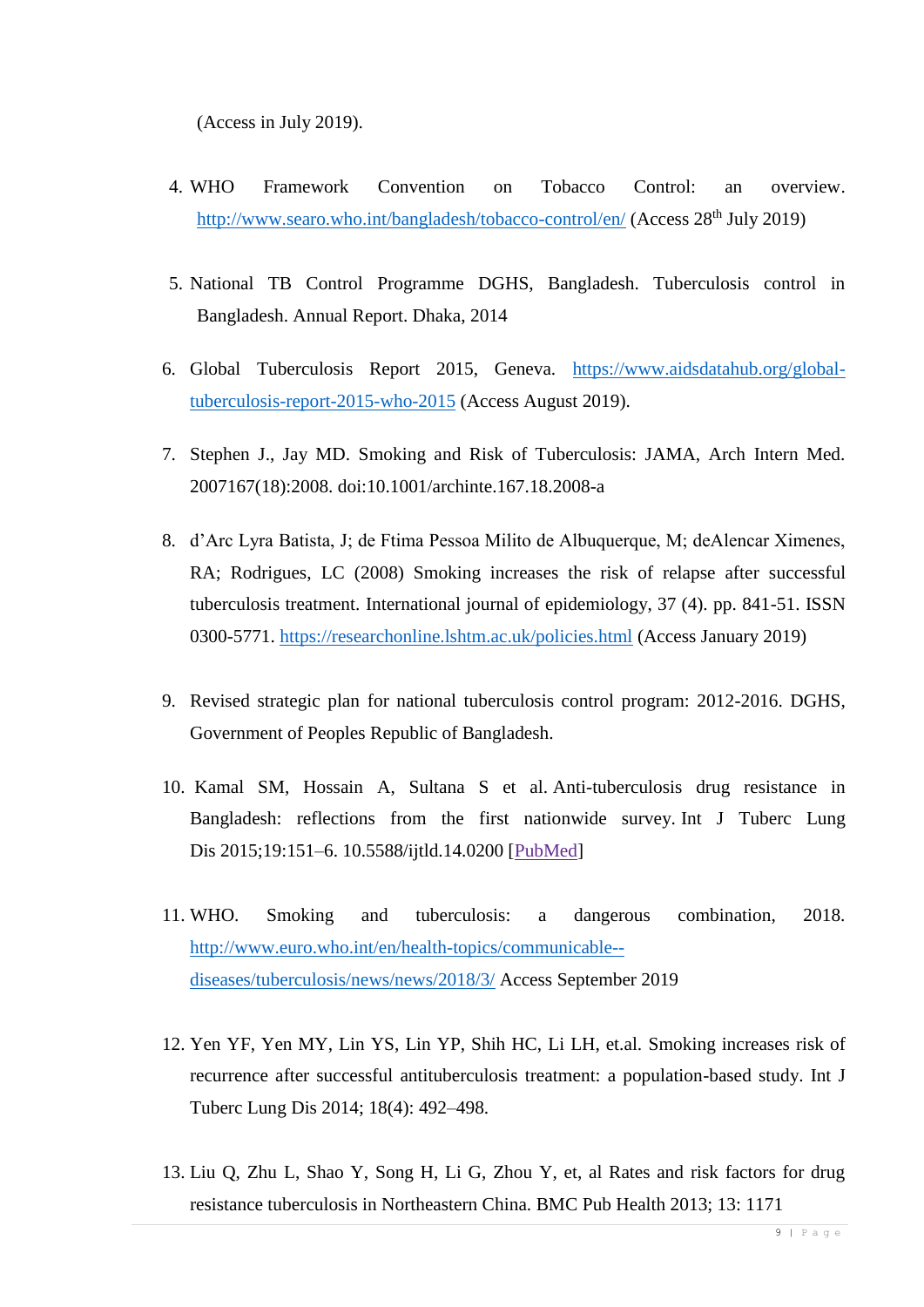- 14. Khatun UF, Amin R, Islam M, Rob A and Rahim A. Socio-demographic Profile and Drug Sensitivity Pattern of Suspected Drug Resistant Tuberculosis among Patients in Regional Tuberculosis Reference Laboratory (R.T.R.L) of a Tertiary Hospital. J Med 2017; 18: 62-67
- 15. DGHS. Tuberculosis Control in Bangladesh. Annual Report 2017, National Tuberculosis Control, Programme, Directorate General Health Services, Mohakhali, Dhaka-1212, Bangladesh
- 16. Pacifique Ndishimye, Bianca Domokos, Jonathan Stillo, Fouad Seghrouchni, Oulaya Mrabet, Daniela Homorodean, Carmen Monica Pop, Abderrahim Sadak. A case control study of risk factors associated with pulmonary tuberculosis in Romania: Experience at a clinical hospital of pneumology. Clujul Medical 2016
- 17. [Juan-Pablo Millet,](https://www.ncbi.nlm.nih.gov/pubmed/?term=Millet%20JP%5BAuthor%5D&cauthor=true&cauthor_uid=23776440) [Evelyn Shaw,](https://www.ncbi.nlm.nih.gov/pubmed/?term=Shaw%20E%5BAuthor%5D&cauthor=true&cauthor_uid=23776440) [Àngels Orcau,](https://www.ncbi.nlm.nih.gov/pubmed/?term=Orcau%20%26%23x000c0%3B%5BAuthor%5D&cauthor=true&cauthor_uid=23776440) [Martí Casals,](https://www.ncbi.nlm.nih.gov/pubmed/?term=Casals%20M%5BAuthor%5D&cauthor=true&cauthor_uid=23776440) [Jose M. Miró,](https://www.ncbi.nlm.nih.gov/pubmed/?term=Mir%26%23x000f3%3B%20JM%5BAuthor%5D&cauthor=true&cauthor_uid=23776440) [Joan A.](https://www.ncbi.nlm.nih.gov/pubmed/?term=Cayl%26%23x000e0%3B%20JA%5BAuthor%5D&cauthor=true&cauthor_uid=23776440)  [Caylà.](https://www.ncbi.nlm.nih.gov/pubmed/?term=Cayl%26%23x000e0%3B%20JA%5BAuthor%5D&cauthor=true&cauthor_uid=23776440) Results Tuberculosis Recurrence after Completion Treatment in a European City: Reinfection or Relapse? [PLoS One.](https://www.ncbi.nlm.nih.gov/pmc/articles/PMC3679149/) 2013; 8(6): e64898. Published online 2013 Jun 11.
- 18. Jianming Wang and Hongbing Shen. Review of cigarette smoking and tuberculosis in China: intervention is needed for smoking cessation among tuberculosis patients. *BMC Public Health,* 2009 9:292.<https://doi.org/10.1186/1471-2458-9-292>
- 19. [Bates MN,](https://www.ncbi.nlm.nih.gov/pubmed/?term=Bates%20MN%5BAuthor%5D&cauthor=true&cauthor_uid=17325294) [Khalakdina A,](https://www.ncbi.nlm.nih.gov/pubmed/?term=Khalakdina%20A%5BAuthor%5D&cauthor=true&cauthor_uid=17325294) [Pai M,](https://www.ncbi.nlm.nih.gov/pubmed/?term=Pai%20M%5BAuthor%5D&cauthor=true&cauthor_uid=17325294) [Chang L,](https://www.ncbi.nlm.nih.gov/pubmed/?term=Chang%20L%5BAuthor%5D&cauthor=true&cauthor_uid=17325294) [Lessa F,](https://www.ncbi.nlm.nih.gov/pubmed/?term=Lessa%20F%5BAuthor%5D&cauthor=true&cauthor_uid=17325294) [Smith KR](https://www.ncbi.nlm.nih.gov/pubmed/?term=Smith%20KR%5BAuthor%5D&cauthor=true&cauthor_uid=17325294) Risk of tuberculosis from exposure to tobacco smoke: a systematic review and meta-analysis. [Arch Intern](https://www.ncbi.nlm.nih.gov/pubmed/17325294)  [Med.](https://www.ncbi.nlm.nih.gov/pubmed/17325294) 2007 Feb 26;167(4):335-42.
- 20. A. S. Pradeepkumar, K. R. Thankappan, M. Nichter. Smoking among tuberculosis patients in Kerala, India: proactive cessation efforts are urgently needed. Int J Tuberc Lung Dis: 2008 12(10):1139–1145.
- 21. Dikran Raffi Balian, [Karapet Davtyan, Andre Balian,](https://www.sciencedirect.com/science/article/pii/S2405579416300316#!) [Anna Grigoryan,](https://www.sciencedirect.com/science/article/pii/S2405579416300316#!) [Armen](https://www.sciencedirect.com/science/article/pii/S2405579416300316#!)  [Hayrapetyan,](https://www.sciencedirect.com/science/article/pii/S2405579416300316#!) [Hayk Davtyan.](https://www.sciencedirect.com/science/article/pii/S2405579416300316#!) Tuberculosis treatment and Smoking, Armenia, 2014–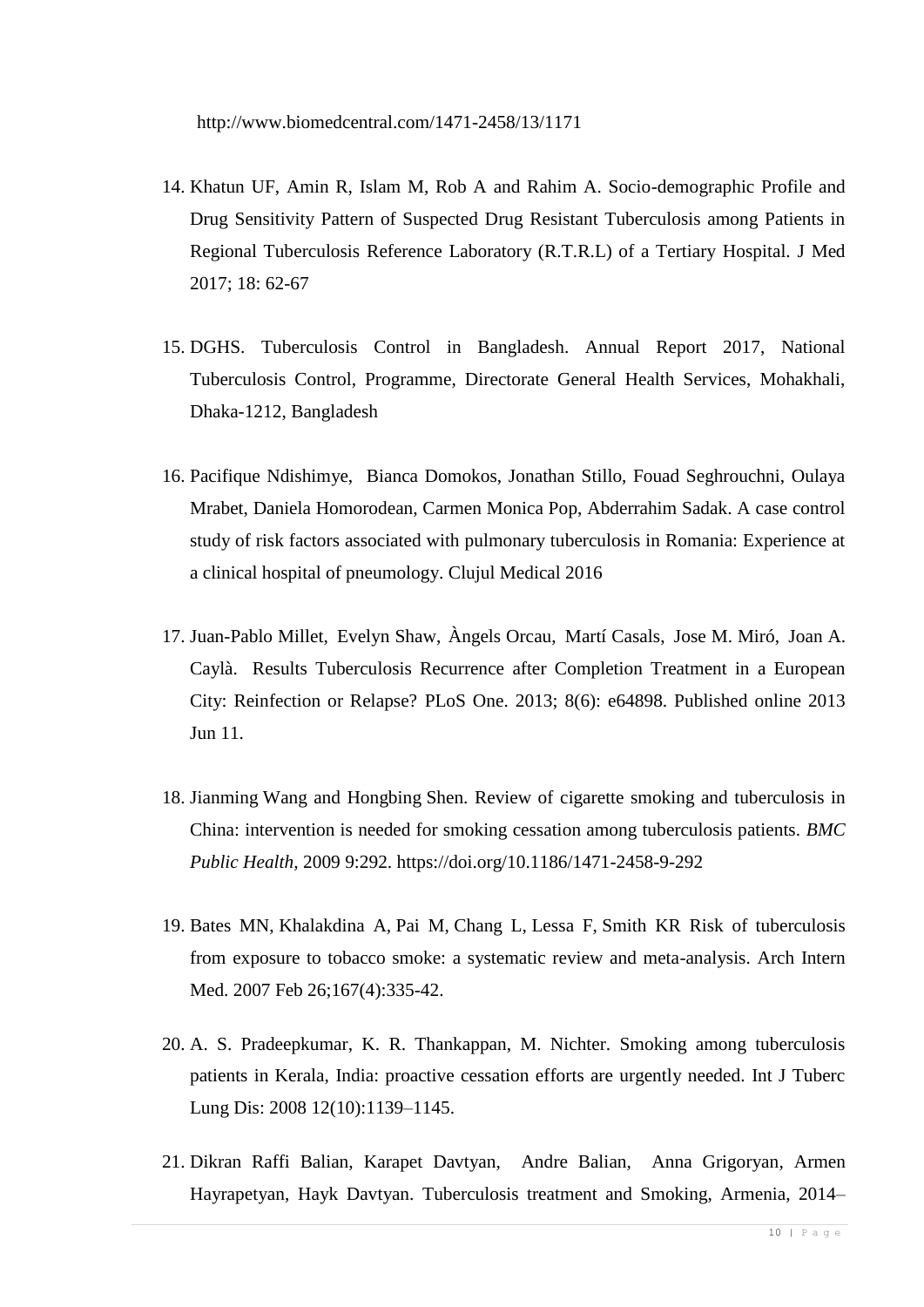2016. [Journal of Clinical Tuberculosis and Other Mycobacterial Diseases.](https://www.sciencedirect.com/science/journal/24055794) [Volume 8,](https://www.sciencedirect.com/science/journal/24055794/8/supp/C) August 2017, Pages 1-5. <https://doi.org/10.1016/j.jctube.2017.04.001>[Get rights and](https://s100.copyright.com/AppDispatchServlet?publisherName=ELS&contentID=S2405579416300316&orderBeanReset=true)  [content](https://s100.copyright.com/AppDispatchServlet?publisherName=ELS&contentID=S2405579416300316&orderBeanReset=true) Access 17<sup>th</sup> August 2019

- 22. [Pramil N Singh,](https://www.ncbi.nlm.nih.gov/pubmed/?term=Singh%20PN%5BAuthor%5D&cauthor=true&cauthor_uid=23537342) [Daravuth Yel,](https://www.ncbi.nlm.nih.gov/pubmed/?term=Yel%20D%5BAuthor%5D&cauthor=true&cauthor_uid=23537342) [They Kheam,](https://www.ncbi.nlm.nih.gov/pubmed/?term=Kheam%20T%5BAuthor%5D&cauthor=true&cauthor_uid=23537342) [Glorietta Hurd,](https://www.ncbi.nlm.nih.gov/pubmed/?term=Hurd%20G%5BAuthor%5D&cauthor=true&cauthor_uid=23537342) and [Jayakaran S Job.](https://www.ncbi.nlm.nih.gov/pubmed/?term=Job%20JS%5BAuthor%5D&cauthor=true&cauthor_uid=23537342) Cigarette smoking and tuberculosis in Cambodia: findings from a national sample. [Tob](https://www.ncbi.nlm.nih.gov/pmc/articles/PMC3614888/)  [Induc Dis.](https://www.ncbi.nlm.nih.gov/pmc/articles/PMC3614888/) 2013; 11(1): 8. Published online 2013 Mar 27. doi: [10.1186/1617-9625-11-](https://dx.doi.org/10.1186%2F1617-9625-11-8) [8](https://dx.doi.org/10.1186%2F1617-9625-11-8)
- 23. [Harvir S. Gambhir, Rajeev M. Kaushik, Reshma Kaushik, Girish Sindhwani.](javascript:;) Tobacco smoking-associated risk for tuberculosis: a case-control study. International Health, Volume 2, Issue 3, September 2010, Pages 216–222. https:// academic.oup.com/inthealth/article/2/3/216/859257 Access 17th August 2019
- 24. Ghio A.J., Hilborn, E.D., Stonehuerner, J.G. Dailey, L.A., Carter, J.D., J.H. Richards, J.H., Crissman, K.M., Foronjy, R.F., Uyeminami, D.L., Pinkerton, K.E. Particulate matter in cigarette smoke alters iron homeostasis to produce a biological effect. Am. J. Respir. Crit. Care Med., 178 (11) (2008), pp. 1130-1138
- 25. Feldman C., R. Anderson A. Cigarette smoking and mechanisms of susceptibility to infections of the respiratory tract and other organ systems. J. Infect., 67 (3) (2013), pp. 169-184
- 26. [Hyungmin Lee,](https://www.ncbi.nlm.nih.gov/pubmed/?term=Lee%20H%5BAuthor%5D&cauthor=true&cauthor_uid=25861581) [Jusang Kim.](https://www.ncbi.nlm.nih.gov/pubmed/?term=Kim%20J%5BAuthor%5D&cauthor=true&cauthor_uid=25861581) A Study on the Relapse Rate of Tuberculosis and Related Factors in Korea Using Nationwide Tuberculosis Notification Data. [Osong Public](https://www.ncbi.nlm.nih.gov/pmc/articles/PMC4301639/)  [Health Res Perspect.](https://www.ncbi.nlm.nih.gov/pmc/articles/PMC4301639/) 2014 Dec; 5(Suppl): S8–S1
- 27. [Leung CC,](https://www.ncbi.nlm.nih.gov/pubmed/?term=Leung%20CC%5BAuthor%5D&cauthor=true&cauthor_uid=20142576) [Lam TH,](https://www.ncbi.nlm.nih.gov/pubmed/?term=Lam%20TH%5BAuthor%5D&cauthor=true&cauthor_uid=20142576) [Ho KS,](https://www.ncbi.nlm.nih.gov/pubmed/?term=Ho%20KS%5BAuthor%5D&cauthor=true&cauthor_uid=20142576) [Yew WW,](https://www.ncbi.nlm.nih.gov/pubmed/?term=Yew%20WW%5BAuthor%5D&cauthor=true&cauthor_uid=20142576) [Tam CM,](https://www.ncbi.nlm.nih.gov/pubmed/?term=Tam%20CM%5BAuthor%5D&cauthor=true&cauthor_uid=20142576) [Chan WM,](https://www.ncbi.nlm.nih.gov/pubmed/?term=Chan%20WM%5BAuthor%5D&cauthor=true&cauthor_uid=20142576) [Law WS,](https://www.ncbi.nlm.nih.gov/pubmed/?term=Law%20WS%5BAuthor%5D&cauthor=true&cauthor_uid=20142576) [Chan](https://www.ncbi.nlm.nih.gov/pubmed/?term=Chan%20CK%5BAuthor%5D&cauthor=true&cauthor_uid=20142576)  [CK,](https://www.ncbi.nlm.nih.gov/pubmed/?term=Chan%20CK%5BAuthor%5D&cauthor=true&cauthor_uid=20142576) [Chang KC,](https://www.ncbi.nlm.nih.gov/pubmed/?term=Chang%20KC%5BAuthor%5D&cauthor=true&cauthor_uid=20142576) [Au KF.](https://www.ncbi.nlm.nih.gov/pubmed/?term=Au%20KF%5BAuthor%5D&cauthor=true&cauthor_uid=20142576) Passive smoking and tuberculosis. [Arch Intern Med.](https://www.ncbi.nlm.nih.gov/pubmed/20142576) 2010 Feb 8;170(3):287-92. doi: 10.1001/archinternmed.2009.506.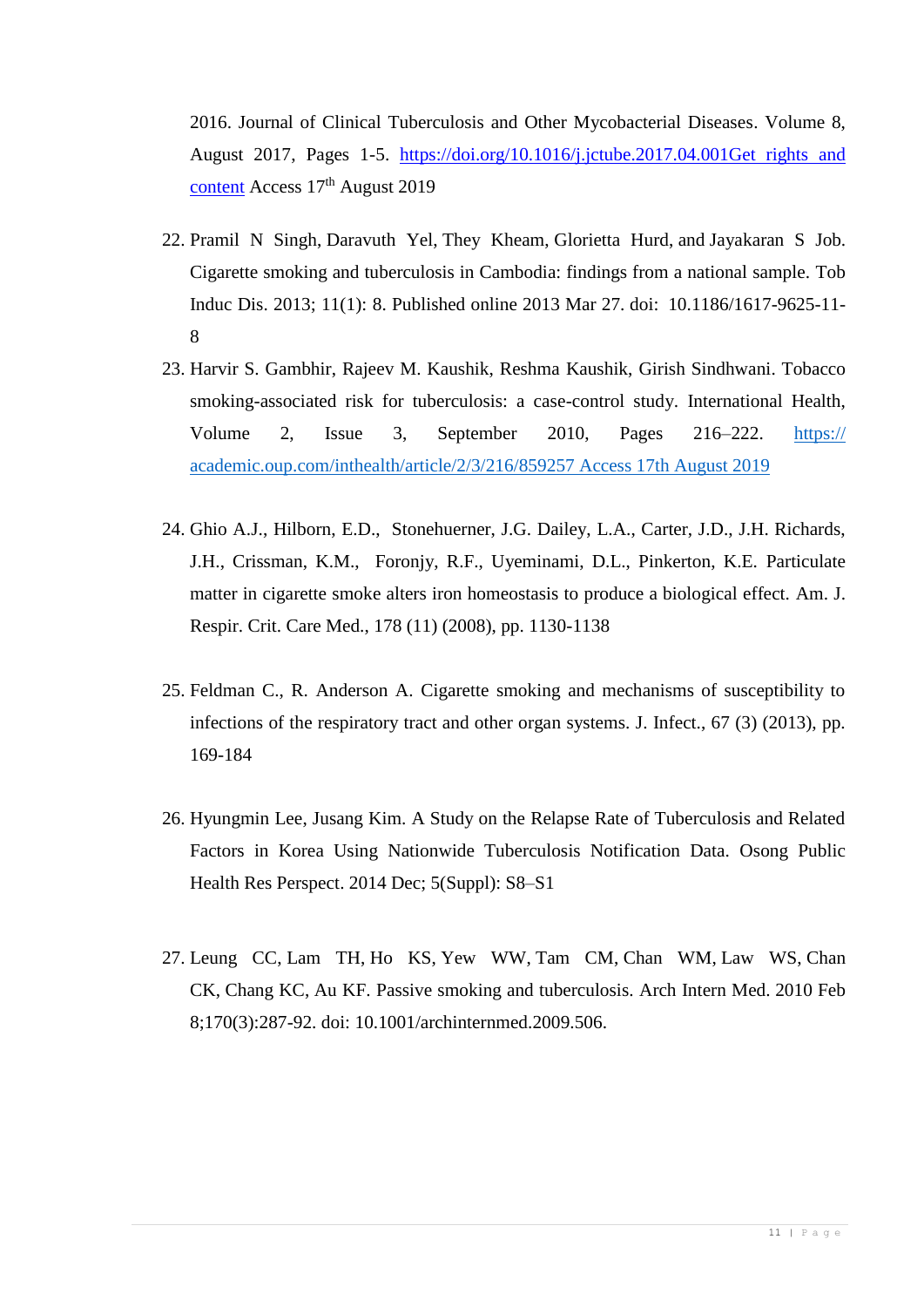| Characteristics       | Case              | Control     | Total       | Test of            |  |  |  |
|-----------------------|-------------------|-------------|-------------|--------------------|--|--|--|
|                       | $n$ (%)           | $n$ (%)     | $n$ (%)     | Significance       |  |  |  |
| Age group (years)     |                   |             |             |                    |  |  |  |
| $\leq$ 25             | 16(9.4)           | 19(11.2)    | 35(10.7)    |                    |  |  |  |
| 26 to 40              | 79 (46.5)         | 81 (47.6)   | 160(47.1)   | $\chi^2 = 0.591;$  |  |  |  |
| 41 to 55              | 57(33.5)          | 55 (32.4)   | 111 (32.6)  | p=0.899            |  |  |  |
| $55+$                 | 18(10.6)          | 15(8.8)     | 33(9.7)     |                    |  |  |  |
| Mean $\pm SD$         | $40.58 \pm 11.47$ | 38.97±11.37 | 39.78±11.44 | $t = -1.347$ ;     |  |  |  |
|                       |                   |             |             | $p=0.179$          |  |  |  |
| <b>Marital status</b> |                   |             |             |                    |  |  |  |
| <b>Ever Married</b>   | 151 (88.8)        | 144 (84.7)  | 295 (86.8)  | $\chi^2 = 1.255$ ; |  |  |  |
| Never married         | 19(11.2)          | 26(15.3)    | 45(13.2)    | $p=0.263$          |  |  |  |
| <b>Education</b>      |                   |             |             |                    |  |  |  |
| Primary               | 34(20.0)          | 26(15.3)    | 60(17.62)   | $\chi^2$ =7.705;   |  |  |  |
| Secondary             | 104(61.2)         | 90 (52.9)   | 194(57.1)   | $p=0.021$          |  |  |  |
| Graduate &above       | 32(18.8)          | 54 (31.8)   | 86 (25.3)   |                    |  |  |  |
| Occupation            |                   |             |             |                    |  |  |  |
| Service               | 68 (40.0)         | 81 (47.6)   | 149 (43.8)  |                    |  |  |  |
| <b>Business</b>       | 75 (44.1)         | 55 (32.4)   | 130 (38,2)  | $\chi$ 2=7.129;    |  |  |  |
| Worker                | 15(8.8)           | 17(10.0)    | 32(9.3)     | $p=0.068$          |  |  |  |
| Unemployed            | 19(11.2)          | 10(5.9)     | 29(8.5)     |                    |  |  |  |

## **Table 1: Socio-demographic characteristics of respondents**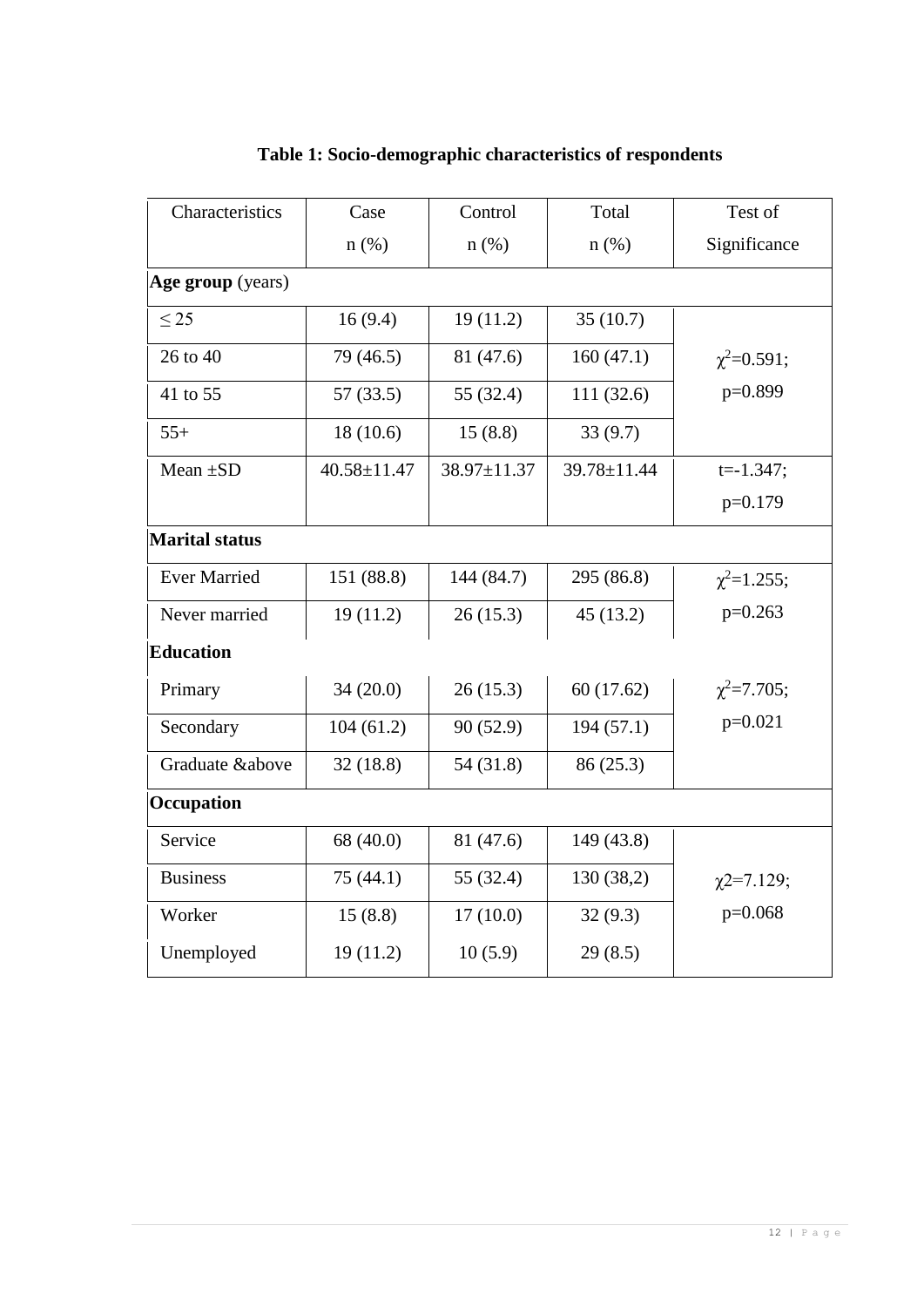| Family                             | Case        | Control     | Total       | Test of                      |  |  |  |  |
|------------------------------------|-------------|-------------|-------------|------------------------------|--|--|--|--|
| Characteristics                    | $n(\%)$     | $n$ (%)     | $n$ (%)     | Significance                 |  |  |  |  |
| <b>Family size</b>                 |             |             |             |                              |  |  |  |  |
| $\leq$ 5                           | 107(62.9)   | 126(74.1)   | 233(68.5)   | $\chi$ 2=4.923;              |  |  |  |  |
| >5                                 | 63(37.1)    | 44 (25.9)   | 107(31.5)   | $p=0.026$                    |  |  |  |  |
| <b>Earning members</b>             |             |             |             |                              |  |  |  |  |
| One                                | 82 (48.2)   | 100(58.8)   | 182 (53.5)  | $\chi$ 2=3.831;              |  |  |  |  |
| Two or more                        | 88 (51.8)   | 70(41.2)    | 158 (46.5)  | $p=0.050$                    |  |  |  |  |
| <b>Monthly Family Income (BDT)</b> |             |             |             |                              |  |  |  |  |
| < 25000                            | 87 (51.2)   | 92(54.1)    | 179 (52.6)  |                              |  |  |  |  |
| 25001 to 50000                     | 69(40.6)    | 70(41.2)    | 139 (40.9)  | $\chi$ 2=1.783;<br>$p=0.410$ |  |  |  |  |
| > 50000                            | 14(8.2)     | 8(4.7)      | 22(6.5)     |                              |  |  |  |  |
| $Mean \pm SD$                      | 29264±14095 | 28247±13084 | 28755±13588 | $ t=0.690; p=0.491$          |  |  |  |  |
| <b>Living Room</b>                 |             |             |             |                              |  |  |  |  |
| Up to $2$                          | 65 (38.2)   | 122(71.8)   | 187(55.0)   | $\chi$ 2=38.610;             |  |  |  |  |
| >2                                 | 105(61.8)   | 48 (28.2)   | 153(45.0)   | $p=0.000$                    |  |  |  |  |

## **Table 2: Family characteristics of respondents**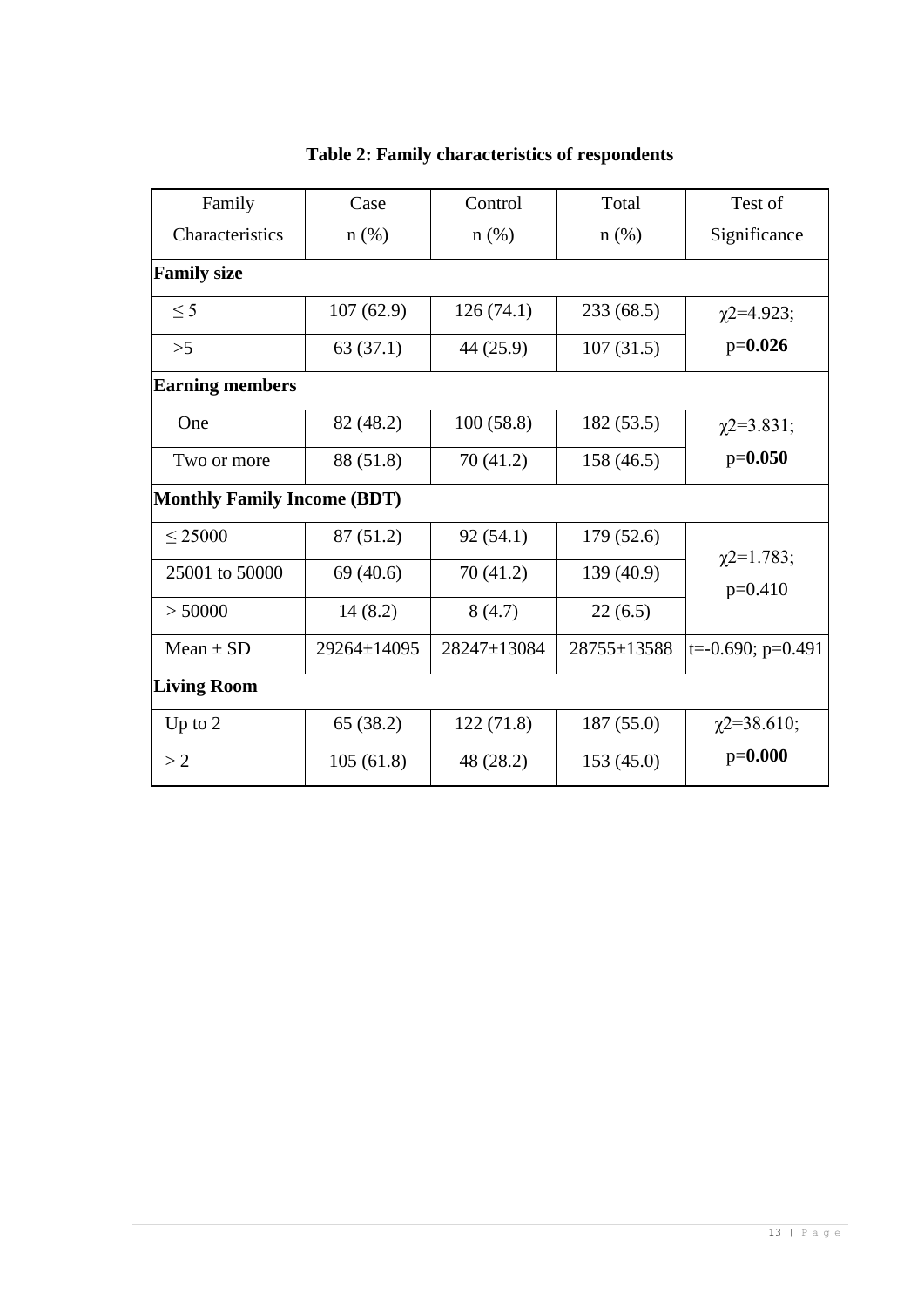| TB characteristics          | Case      | Control    | Total      | Test of          |  |
|-----------------------------|-----------|------------|------------|------------------|--|
|                             | $n(\%)$   | $n(\%)$    | $n$ (%)    | Significance     |  |
| Years of complete treatment |           |            |            |                  |  |
| 3 years                     | 91(53.5)  | 131(77.1)  | 222(65.3)  | $\chi$ 2=20.767; |  |
| $>3$ years                  | 79 (46.5) | 39 (22.9)  | 118(34.7)  | $p=0.000$        |  |
| TB of Household             |           |            |            |                  |  |
| N <sub>0</sub>              | 160(94.1) | 168 (98.8) | 328 (96.5) | $\chi$ 2=5.529;  |  |
| Yes                         | 10(5.9)   | 02(1.2)    | 12(3.5)    | $p=0.019$        |  |

## **Table 3: Distribution of respondents by Tuberculosis**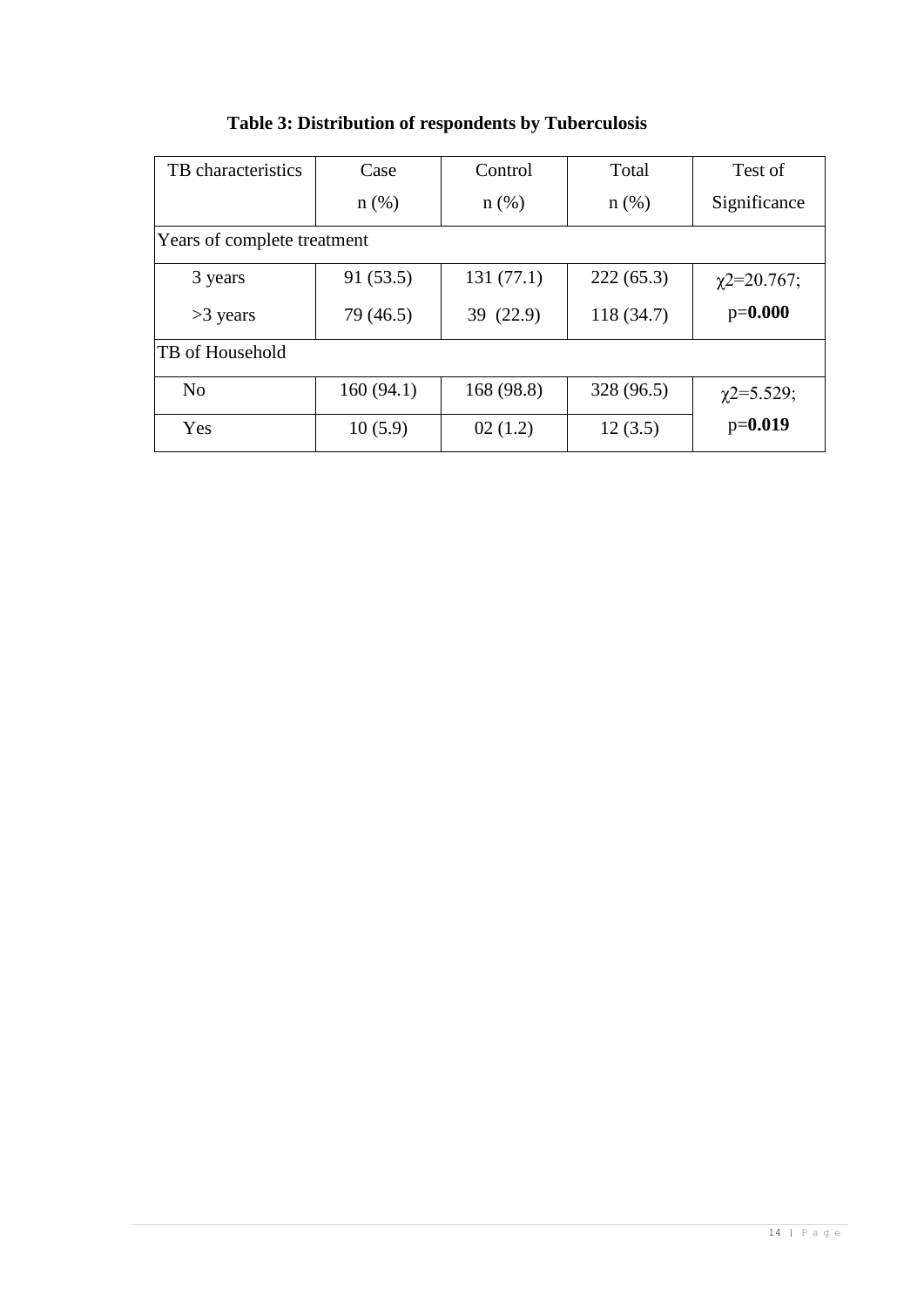| TB characteristics | Case $n$ $(\%)$ | Control $n$ $(\%)$ | Total n (%) |                  |  |  |  |  |
|--------------------|-----------------|--------------------|-------------|------------------|--|--|--|--|
| Past Smoker        |                 |                    |             |                  |  |  |  |  |
| N <sub>o</sub>     | 20(11.8)        | 43(25.3)           | 63(18.5)    | $\chi$ 2=10.307; |  |  |  |  |
| Yes                | 150 (88.2)      | 127(74.7)          | 277(81.5)   | $p=0.001$        |  |  |  |  |
| Post Treatment     |                 |                    |             |                  |  |  |  |  |
| Non-Smoker         | 151 (88.8)      | 158 (92.9)         | 309 (90.9)  | $\chi$ 2=1.739;  |  |  |  |  |
| Smoker             | 19(11.2)        | 12(7.1)            | 31(9.1)     | $p=0.187$        |  |  |  |  |
| Smoking per day    |                 |                    |             |                  |  |  |  |  |
| 10 sticks          | 60(40.0)        | 72(56.7)           | 132 (47.7)  | $\chi$ 2=7.682;  |  |  |  |  |
| $> 10$ sticks      | 90(60.0)        | 55 (43.3)          | 145(52.3)   | $p=0.006$        |  |  |  |  |
| Total              | 150(54.7)       | 127(45.2)          | 277 (100.0) |                  |  |  |  |  |
| Smoking duration   |                 |                    |             |                  |  |  |  |  |
| 10 years           | 83 (55.3)       | 80 (63.0)          | 163 (58.8)  | $\chi$ 2=1.666;  |  |  |  |  |
| $>10$ years        | 67(44.7)        | 47 (37.0)          | 114(41.2)   | $p=0.197$        |  |  |  |  |
| Total              | 150 (100.0)     | 127(100.0)         | 277(100.0)  |                  |  |  |  |  |
| 2nd hand Smoking   |                 |                    |             |                  |  |  |  |  |
| N <sub>o</sub>     | 91 (53.5)       | 111(65.3)          | 202 (59.4)  | $\chi$ 2=4.879;  |  |  |  |  |
| Yes                | 79 (46.5)       | 59 (34.7)          | 138 (40.6)  | $p=0.027$        |  |  |  |  |

# **Table 4: Distribution of respondents according to smoking habit**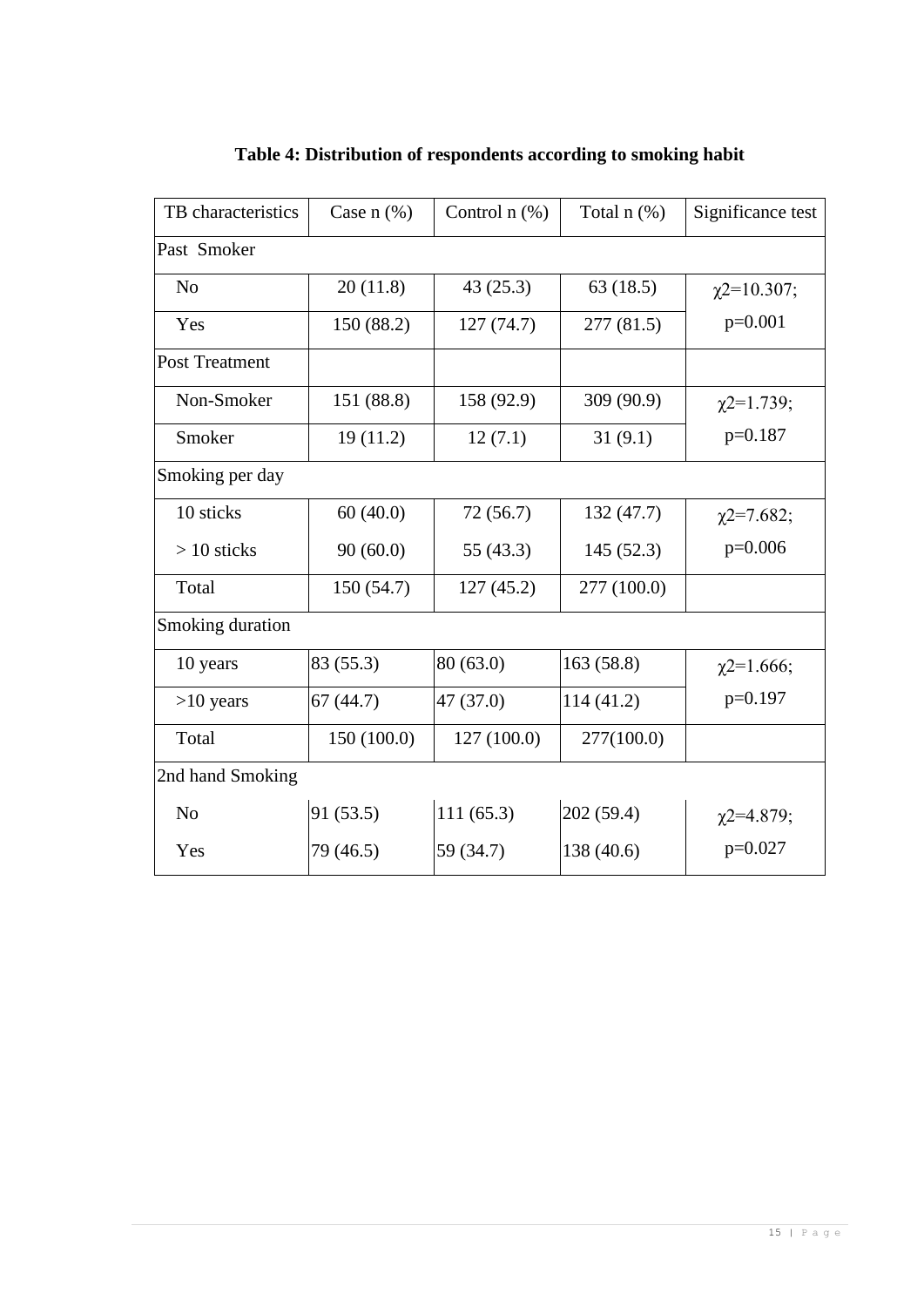| Dependent Variables          | Relapse Tuberculosis |      |        | 95% Confidence Interval |        |       |       |
|------------------------------|----------------------|------|--------|-------------------------|--------|-------|-------|
| <b>Independent Variables</b> | B                    | S.E. | Wald   | Sig                     | Exp(B) | Lower | Upper |
| Constant                     | .630                 | .514 | 1.504  | .220                    | 1.878  |       |       |
| Primary                      |                      |      | 8.036  | .018                    |        |       |       |
| Secondary                    | .219                 | .346 | .402   | .526                    | 1.245  | .632  | 2.453 |
| Graduate and Above           | $-.625$              | .388 | 2.605  | .107                    | .535   | .250  | 1.143 |
| Family Size $(25)$           | .217                 | .319 | .462   | .497                    | 1.242  | .665  | 2.320 |
| Earning member $(\geq 2)$    | .115                 | .292 | .155   | .694                    | 1.122  | .633  | 1.988 |
| Living room $(>2)$           | $-1.380$             | .278 | 24.574 | .000                    | .252   | .146  | .434  |
| Second hand Smoking          | .835                 | .277 | 9.086  | .003                    | 2.305  | 1.339 | 3.968 |
| Past Smoker                  | .711                 | .339 | 4.403  | .036                    | 2.035  | 1.048 | 3.953 |
| TB Diagnosis $(>3$ Yrs)      | $-1.450$             | .293 | 24.447 | .000                    | .235   | .132  | .417  |

**Table-5: Logistic regression predicting likelihood of occurrence of Relapse Tuberculosis**

χ2=80.411; **p=0.000**